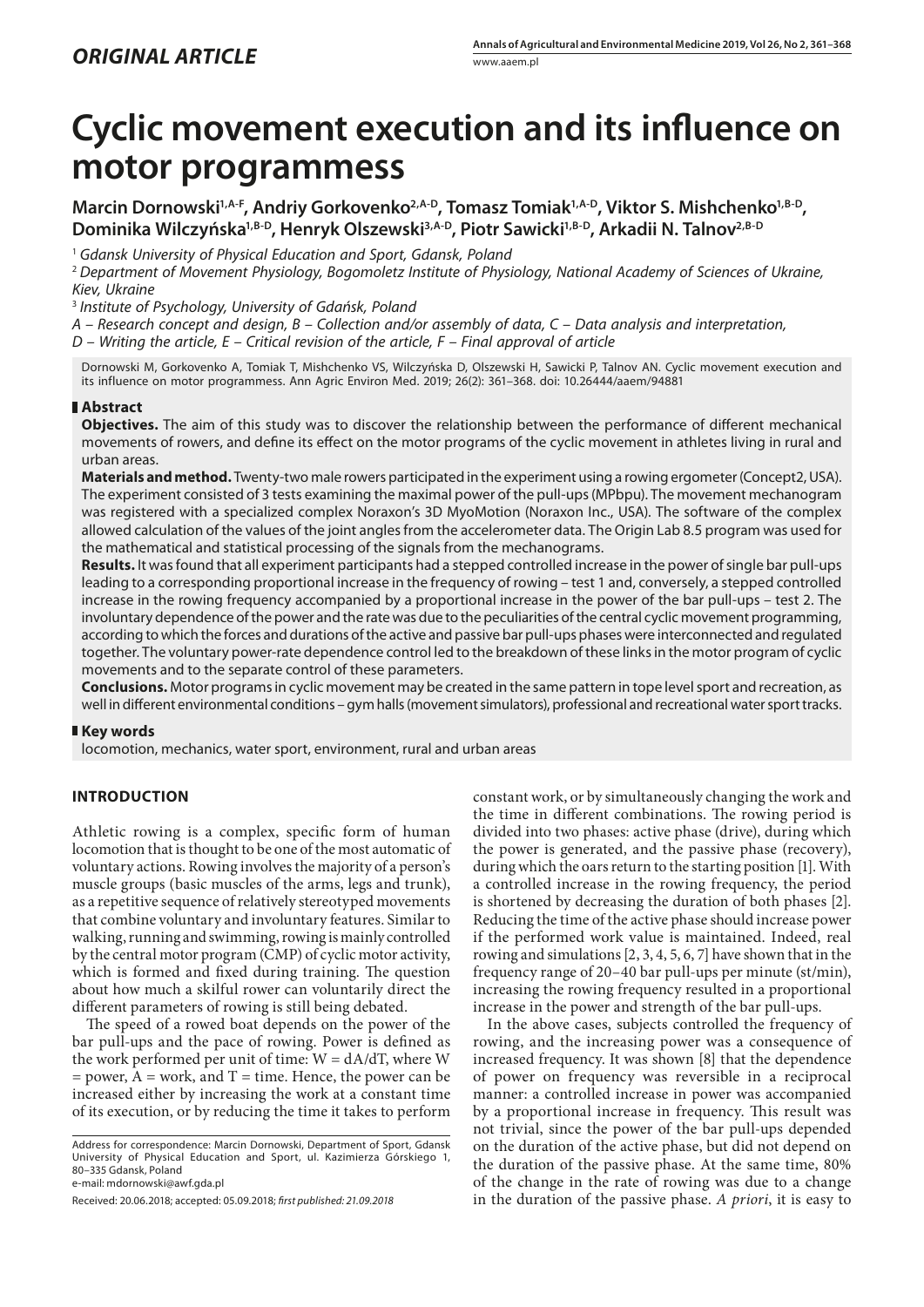imagine that the increase in the movement frequency could be voluntary in the task of controlled power; however, the revealed features of the CMP of cyclic movements excluded this possibility. The muscle strength and the duration of the active and passive bar pull-ups phases in the CMP of cyclic movements were strictly connected. In the voluntary mode, performing rowing cycles independently, subjects could separately control the duration of the active and passive bar pull-ups phases. As soon as the cycles became merged and the subjects switched to repetitive cyclic motion, control over the active and passive phases was lost. The CMP of cyclic motion controlled the entire movement period, and the parameters of the active phase determined the parameters of the passive phase. Thus, under the condition of cyclic motion, the duration of the passive phase could not be random or voluntary; it depended entirely on the duration of the active phase, which ensured a proportional frequency dependence on the developed power. Despite the identical nature of the frequency-power dependence obtained with a controlled increase in the pace or with a controlled increase in the power, the identity of the CMP of cyclic movements formed in these cases is not obvious. In particular, it is not known whether the ratio of frequency to power is single-valued in the various ways to achieve such a dependence. It is also not known whether a voluntary change in the frequencypower dependence arises when cyclic movements are formed involuntarily by the CMP.

## **OBJECTIVE**

The aim of this study was to discover the relationship between the performance of different mechanical movements of rowers, and define its effect on the motor programs of cyclic movement in athletes living in rural and urban areas.

## **MATERIALS AND METHOD**

The research was carried out in the laboratory of the University of Physical Education and Sport in Gdansk, Poland, with the participation of 22 rowers living in rural and urban areas in the Pomeranian district. Mean age  $-21.88 \pm 2.57$  years, body weight  $-.82 \pm 12.90$  kg, body height  $-90.59 \pm 7.79$  cm (hereafter  $M \pm SD$ ). The experimental procedures were carried out in accordance with the Helsinki Declaration of 1964 and its subsequent amendments. Approval for carrying out the experiment was approved by the Local Ethical Commission. All participants in the study were previously informed about the content and procedures of the experiments and agreed to participate.

**Experiment tests.** The experiment consisted of a series of tests performed on a rowing simulator (Concept2, USA). During performance on the simulator, the subjects could visually track the pace of rowing (number of bar pull-ups per minute) and the power developed within each bar pull-ups on a special monitor. The maximal power of the bar pull-ups (MPbpu) was determined before the beginning of the main experiments. The subjects performed 7 maximally powerful bar pull-ups for that purpose, and checked the power level on the simulator monitor in the process; the rate of rowing was not specified. The average MPbpu from the findings was

used to normalize the bar pull-ups values of a given subject in subsequent tests.

The experiment consisted of three tests. The first test, controlled increase in bar pull-ups power, included five stages of 40 s duration. In each stage, the subjects increased the power of the bar pull-ups in a stepwise manner. They were informed about a target level of the bar pull-ups power at the beginning of every stage. The participants reached 30%, 40%, 50%, 60% and 70% of their averaged MPbpu without specification of the rowing rate.

In the second test, controlled increase in rowing rate, the subjects increased the rowing rate in five stages of 40 s duration. The subjects were informed about the upcoming rate targets, the values of which were equal to the levels registered in the corresponding stages of the first test. The bar pull-ups power was not specified in this case.

Test 3 was a voluntary change in the power-rate dependence of the values shown in tests 1 and 2. This test was divided into two parts: test 3a and test 3b, which were each split into three 1 min stages. In test 3a, the subjects had to control the power defined by the experimenter in the first (control) stage (c). They had to reduce the power of each bar pull-ups by 10% in the second stage (d), maintaining the rate shown in stage (c). The subjects had to increase the bar pull-ups power by 10% in the third stage (i), maintaining the rate shown in stage (c).

In test 3b, the subjects had to control the rate specified by the experimenter in the first (control) stage (c). They had to reduce the rate by 10% in the second stage (d), retaining the bar pull-ups power shown in stage (c).

In the third stage (i), te subjects had to increase the frequency by 10% relative to the control stage, retaining the power shown in stage (c).

Bar pull-ups power in test 3a and the frequency in test 3b were set based on the results of test 1 with a power control of 50% MPbpu. In all tests, the external load regulator corresponded to the average level of the latter (the regulatory damper of the Concept2 was in position 5); the values of the developed power and the rate of rowing were fixed by a special camera. It was assumed that the test was performed correctly if the mean differences between the stage c (control rowing) and stages d (decreased value by 10%) and i (increased value by 10%) were significant for changeable parameters and nonsignificant for those that were unchangeable.

**Registration of the mechanogram.** The movement mechanogram was registered with a specialized Noraxon 3D MyoMotion complex (Noraxon Inc., USA). The software of the complex allowed calculation of the values of the joint angles from the accelerometer data.

The system recorded the values of 24 joint angles. Six of them described the subject's torso position: angles of the trunk flexion in the sagittal and frontal planes in the lumbar and thoracic areas, as well as the angles of the trunk rotation around the vertical axis in the same sections. The position of the arm in space was described by five values: the angles of flexion/extension in the elbow and shoulder joints, the total angle in the shoulder joint, the angle of rotation of the shoulder segment of the arm along the longitudinal axis and the angle of the shoulder abduction. The position of the leg was described by the angles of flexion/extension of the hip joint, abduction/adduction of the thigh, rotation of the thigh along the longitudinal axis and flexion/extension of the knee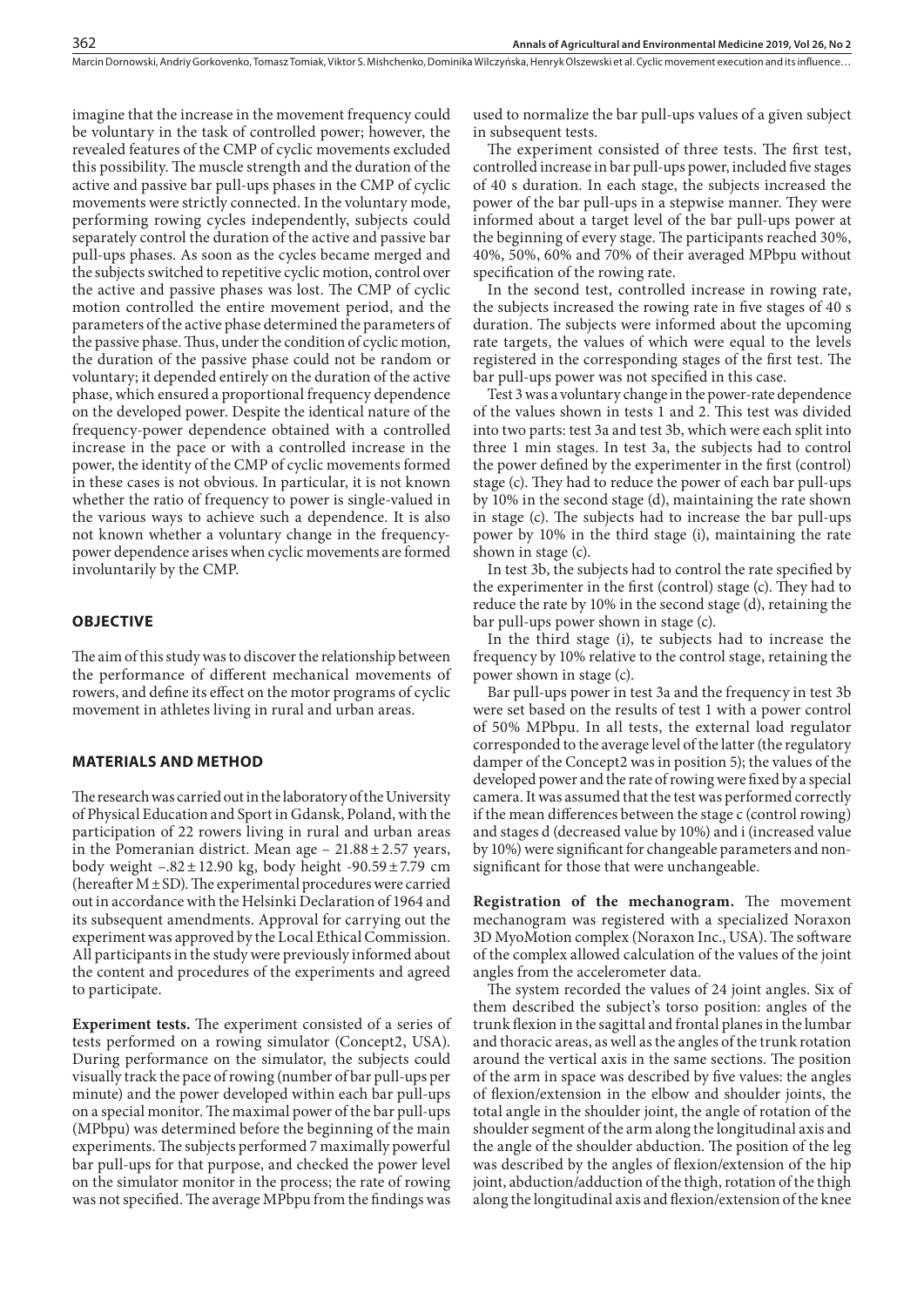joint. The angles of the arms and legs were recorded separately for the right and left sides of the body. The beginning of the knee extension was considered the beginning of the bar pull-ups. Maximum knee flexion was regarded as the end of it. The active phase of the bar pull-ups was defined as the time between the start of the knee extension and the end of the elbow flexion. The passive phase went from the end of elbow joint flexion to the maximum of knee flexion. The work performed during one bar pull-up was calculated as the product of the bar pull-ups power and the duration of its active phase. The amplitude of motion was estimated from the knee extension (degrees). For each subject, this value was close to a number in the range of the developed power of 25–70% MPbpu. The consistency of the movement amplitude made it possible to consider the work performed during the bar pull-ups as the equivalent of the total muscular force.

**Mathematical and statistical processing of results.** The Origin Lab 8.5 program was used for the mathematical and statistical processing of the signals from the mechanograms. For statistical analysis, the mechanogram values were calculated for each individual bar pull-up. To assess the linear relationships between different indicators, linear regression was used. One-way ANOVA and Bonferroni's *post hoc* test (Origin Lab 8.5) were used to determine the average values and the reliability of their differences. In addition, the results were statistically compared by using the ANOVA and ANCOVA (detailed description provided in the corresponding parts of the Results). Analysis was carried out using SPSS Statistics 17.0.

#### **RESULTS**

All 22 subjects had a stepped controlled increase in the power of single bar pull-ups leading to a corresponding proportional increase in the frequency of rowing – test 1 and, conversely, a stepped controlled increase in the rowing frequency accompanied by a proportional increase in the power of the bar pull-ups – test 2. Figure 1 summarizes the data from 10 subjects whose rowing rate values at the stages of increasing in test 2 were equivalent to the frequencies shown by the subjects during the stepwise increase in the bar pull-ups power in test 1. The dependence of power on rate in test 2 was similar to that in test 1 (Fig. 1a); correlation coefficient – 0.755; p < 0.001 for test 1 and 0.728, p <0.001 for test 2. In addition, test 2 kept retained the main dependencies found in test 1. The power and rate were proportional to the duration of the active bar pull-ups phase (Fig. 1b and 1c, respectively). The correlation between the power values and the active phase durations was 0.825;  $p < 0.001$  for test 1 and 0.827, p <0.001 for test 2. The correlation between rate and the active phase duration was 0.933, p <0.001 for test 1 and 0.914, p <0.001 for test 2. The durations of the active and passive phases of the bar pull-ups were proportional (Fig. 1d), with correlation coefficients of 0.907; p <0.001 for test 1 and 0.840, p <0.001 for test 2.

Despite the similar nature of the dependencies obtained in both tests, they did not coincide with each other; this fact concerns sets of values on the coordinate plane and regression lines. To assess the differences between the two linear regression coefficients, one-factor ANCOVA was performed between different pairs of indices that characterized one bar pull-ups; the factor was the type of test (two levels, T1 and T2), and the covariance was the rowing rate value (Tab. 1).

| Table 1. ANCOVA results of bar pull-ups mechanogram |  |  |
|-----------------------------------------------------|--|--|
|-----------------------------------------------------|--|--|

| Values      |           | Coefficient |       |  |
|-------------|-----------|-------------|-------|--|
| Independent | Dependent |             | P     |  |
| FrStr       | PwN       | 4.21        | 0.040 |  |
| ActStr      | PwN       | 108.54      | 0.000 |  |
| ActStr      | PasStr    | 177.45      | 0.000 |  |
| ActStr      | FrStr     | 93.94       | 0.000 |  |

FrStr – rowing rate; ActStr – duration of active phase; PwN – bar pull-ups power; PasStr – duration of passive phase

The results of the ANCOVA confirmed that the regression coefficients between the pairs of indicators shown in Figure 1 significantly depended on the type of test – T1 or T2.



**Figure 1.** Dependence of bar pull-ups power on rowing rate (a) and on the duration of the active bar pull-ups phase (b). Dependence of rowing rate on duration of active bar pull-ups phase (c). Dependence of duration of passive bar pull-ups phase on the duration of the active phase (d)

The influence of the type of test (T1, T2) and the predetermined rate of rowing on the mechanogram parameters were evaluated by 2-way ANOVA with repeated measurements. The main within-group factors were 1) type of test, which had two levels (T1, T2) and 2) rate of rowing, which had 5 levels. The level of statistical significance was chosen as 0.05. Bonferroni's *post hoc* test was chosen for the final estimates of pairwise differences (Tab. 2, Fig. 2).

**Table 2.** ANOVA results of bar pull-ups mechanogram

|           |        | Test  |         | Rate  |         | TestxRate |  |
|-----------|--------|-------|---------|-------|---------|-----------|--|
| Value     | F(1,6) | P     | F(4,24) | р     | F(4,24) | р         |  |
| FrStr     | 0.33   | 0.588 | 472.85  | 0.000 | 0.39    | 0.817     |  |
| PwN       | 31.28  | 0.001 | 528.30  | 0.000 | 7.82    | 0.000     |  |
| ActSt     | 25.21  | 0.002 | 700.70  | 0.000 | 13.63   | 0.000     |  |
| PasSt     | 70.33  | 0.000 | 210.03  | 0.000 | 5.03    | 0.004     |  |
| TStr      | 0.73   | 0.426 | 357.14  | 0.000 | 0.49    | 0.744     |  |
| <b>WN</b> | 29.56  | 0.002 | 240.16  | 0.000 | 2.79    | 0.049     |  |

FrStr – rowing rate; ActStr – duration of the active phase; PwN – bar pull-ups power; PasStr – duration of passive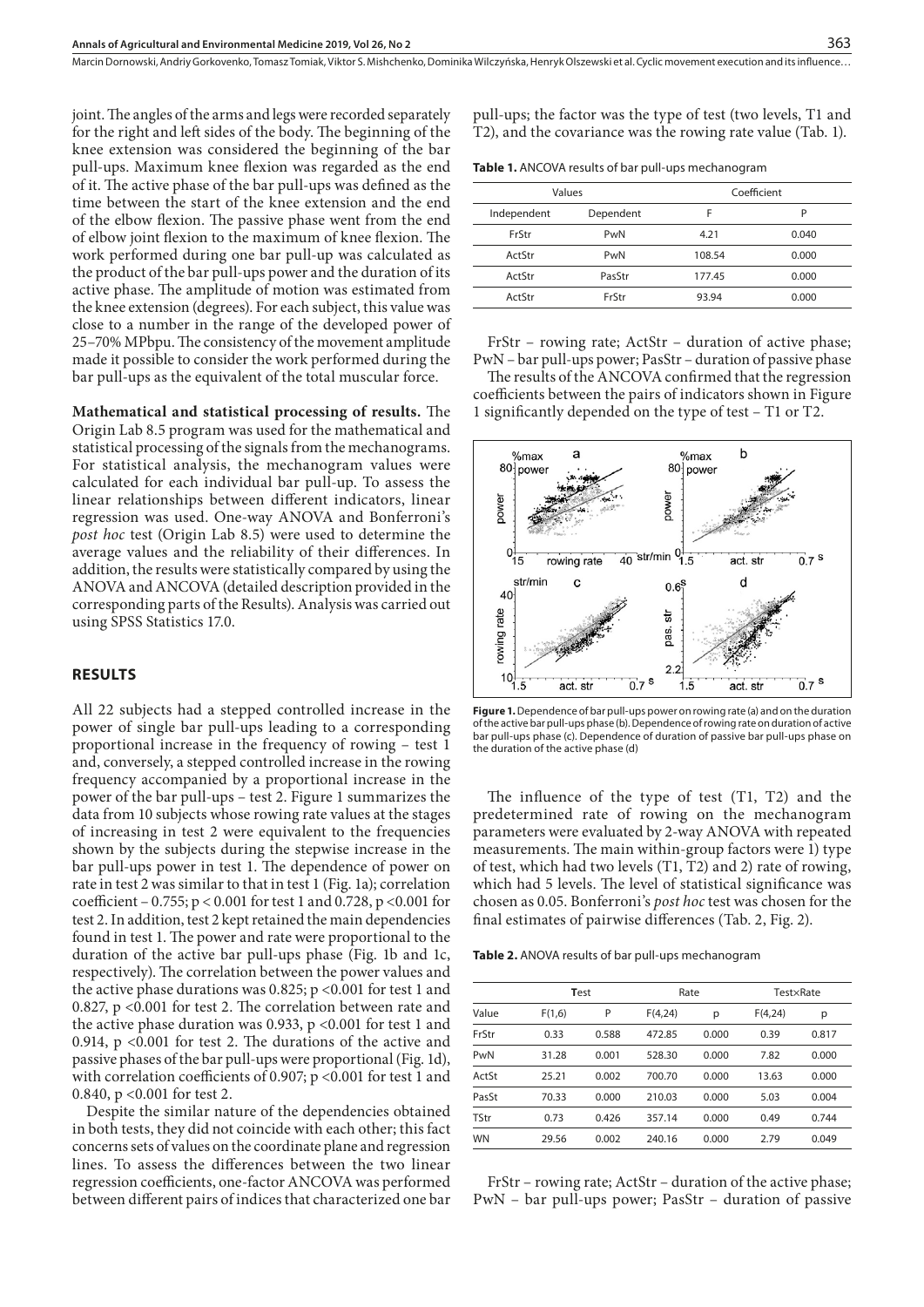phase; TStr – duration of bar pull-ups; WN – work performed during the active phase.

364



Figure 2. Comparison of average values of bar pull-ups e power (a), rowing rate (b), work of one bar pull-ups (c), duration of active bar pull-ups phase (d), duration of passive bar pull-ups phase (e), total duration of bar pull-ups (rowing period) (f) calculated at each stage of controlled increase of bar pull-ups power (black bars, test 1), and controlled increase in rate (white bars, test 2)

Table 2 shows the ANOVA results of the rowing rate, bar pull-ups power, durations of the active and passive phases and work values for 10 subjects, by combining the results of all participants in five stages in each test (test  $1 n = 788$ ; test  $2 n = 801$ ). Analysis showed that the values of the rowing pace – rowing frequency and bar pull-ups period – did not depend on the type of test (Fig. 2b, 2f). The indicators of the average rowing power depended not only on the type of test and the rate of rowing, but also on the interaction of these factors. These indicators were significantly higher during T1 at all five rowing speeds than during T2, while the difference in the average power index between T1 and T2 increased slightly with the rowing rate (Fig. 2a). The average work demonstrated the same tendency (Fig. 2b). The average duration of the active bar pull-ups phase also depended on such factors as the type of test, the rowing rate and their interaction. Furthermore, this parameter decreased as the rowing rate increased. At the same time, its indices in T1 were significantly lower than in T2 at all rates of rowing (Fig. 2d). The average duration of the passive bar pull-ups phase had the opposite tendency (Fig. 2e).

It should be noted that the average duration of the active phase in test 2 was longer than that in test 1, just as the average duration of the passive phase was shorter in test 2 than that in test 1, which actually allowed the rowers to maintain the same average frequency in both tests. As can be seen, even such a rough estimate made it possible to reveal reliable differences in the parameters of the cyclic motion CMP in tests 1 and 2.

The rowing rate in test 1 was increased proportionally in the five stages (Fig. 2b, black bars) with a controlled increase in power in each stage (Fig. 2a, black bars). Athletes reproduced the test values in the five stages of test 2 (Fig. 2b, white bars). Moreover, the proportionally increased lowering of the bar pull-ups was significantly lower at all stages than the power shown in test 1 (Fig. 2a, white bars). Two factors underlie the power-frequency ratio decrease in test 2 (rate control). The first was a reduction in the work performed per bar pull-ups (Fig. 2c); the second was the extension of the active bar pull-ups phase (Fig. 2d). Thus, it was found that under rate control, the subjects, showing the same rowing

rate as in the power control, rowed with less force, increasing the ratio of the active and passive bar pull-ups phases in favour of the former. To fulfil the condition of rate equality, the CMP of cyclic motion shortened the passive bar pull-ups phase in all five stages of the rate change while prolonging the active phase (Fig. 2e). As a result, the total time (rowing period) of the bar pull-ups in test 2 remained the same as in test 1 (Fig. 2f). In test 1, compared to all stages of test 2, 20 subjects had greater bar pull-ups power at the same rate of rowing. The average differences, revealed by Bonferroni's *post hoc* test, were 7.02±0.582% MPS with p<0.001 at the rate of 20 st/min, 10.42±0.692% MPS with p<0.001 at the rate of 22.5 st/min, 14.06±0.905% MPS with p<0.001 at the rate of 25 st/min, 14.20±0.707% MPS with p<0.001 at the rate of 28 st/min and 13.74±0.872 MPS with p<0.001 at the rate of 32 st/min. At the same pace of rowing, two subjects had the same power in both tests. Thus, in the majority of cases, the bar pull-ups power could differ within 14% of the MPbpu at the same rate, due to various combinations of the active and passive phase durations in the CMP of cyclic motion. These results suggest that power and frequency can be voluntarily controlled within the limits shown previously.

The 22 subjects had to perform two additional tests (test 3a and test 3b). Figure 3 a, c demonstrates examples of the correct execution of test 3a and 3b, respectively.



Figure 3. Examples of correct (a, c) and unsuccessful (b, d) performance of tests 3a (change in bar pull-ups power at a constant rate) and 3b (rate change at a constant bar pull-ups power), respectively

An incorrect test (Fig. 3b, 3d) was a test in which the average differences between stage c and stages d and i were significant for unchangeable parameters and both significant and nonsignificant for those that were changeable. Only one of the 22 subjects performed the entire test 3 correctly. Four subjects performed test 3a correctly, and four subjects performed test 3b correctly. Most subjects performed only part of the test correctly: either a changeable parameter decreased (d) or increased (i). For this reason, when estimating the number of correctly and incorrectly performed tasks, stages d and i of tests 3a and 3b were considered separately. Ten subjects reduced the power without changing the rate, but 12 could not (test 3, a, d). Thirteen subjects increased the power without changing the rate, and nine failed (test 3, a, i). Ten subjects reduced the rate without changing the power of the bar pullups, but 12 failed (test 3, b, d). Seven subjects increased the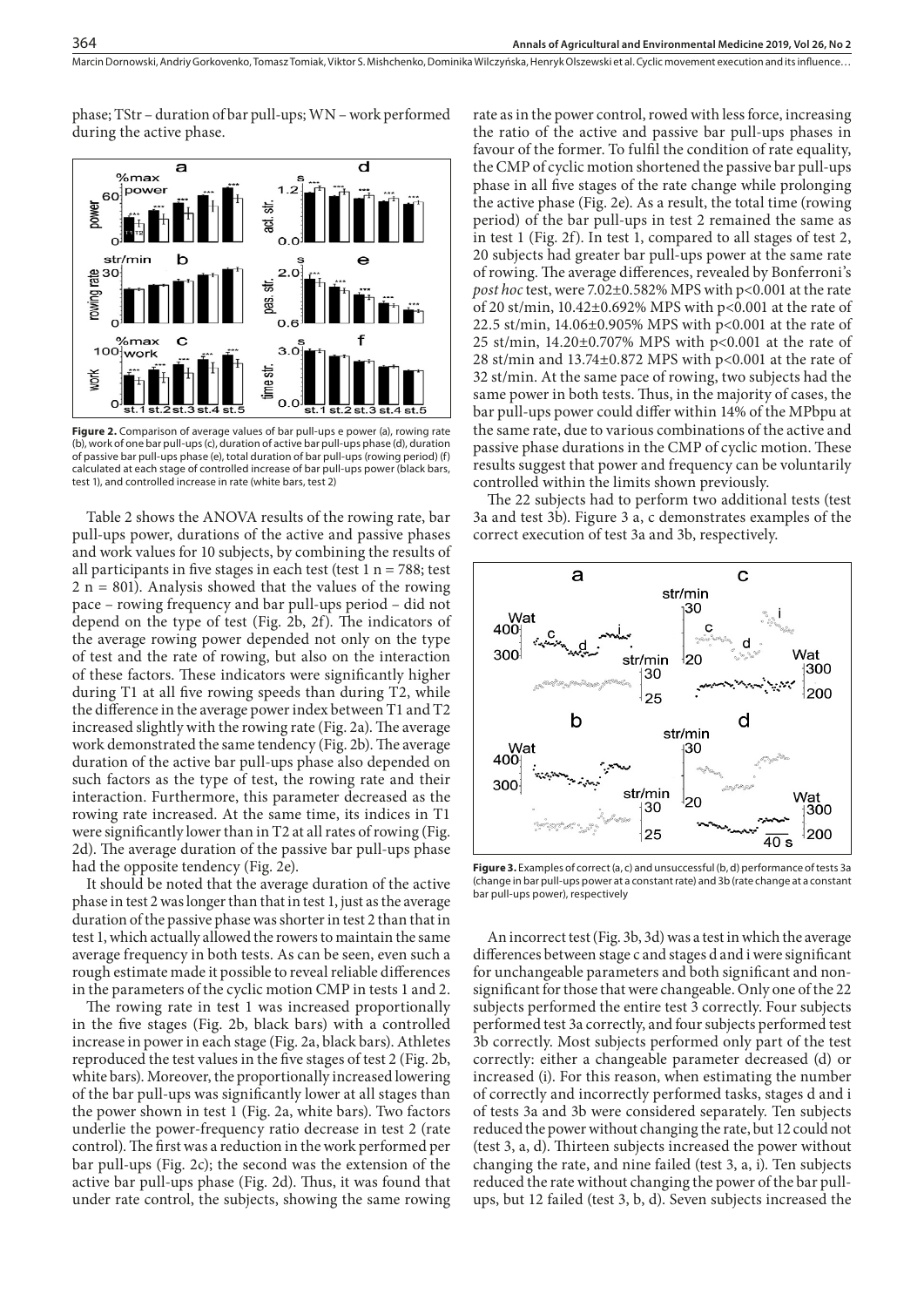rate without changing the power, and 15 did not (test 3, b, i). A total of 45.5% of 88 tests in which one of the parameters (power or frequency) was changed, or the rate remained unchanged, were executed correctly and 54.5% incorrectly. Approximately 40% of the tests were performed correctly due to the rupture in the CMP of cyclic movements between the active and passive phases of the bar pull-ups (Fig. 4).



**Figure 4.** Correct attempts to change voluntarily the power-rate relationship in test 3 by controlling active and passive bar pull-ups phases separately

A change in the power of the bar pull-ups or the rate of rowing in tests 1 and 2 was always accompanied by a unidirectional change in the duration of the active and passive phases of the bar pull-ups. The duration was elongated with decreasing power or frequency, and it was shortened with increasing power or frequency. In the cases shown in Figures 4 a and 4b (test 3a, 3d, and test 3a, 3i, respectively), the durations of the active and passive bar pull-ups phases varied in different directions, i.e., the subjects were able to control the duration of the active and passive phases separately.

Following the instruction to reduce the power without changing the rate, the subjects extended the active phase of the bar pull-ups and reduced the work performed, while in order to prevent a decrease in the rate they shortened the passive phase. This made it possible to keep the rate and the time (period) of the bar pull-ups invariant (Fig. 4a). The same thing happened with a controlled power increase, in an inverse manner: the work was increased and the active bar pull-ups phase was shortened. The passive phase was extended, so the rate did not change (Fig. 4b). In the cases shown in Figure 4c and 4d (test 3b, 3d, and test 3b, 3i, respectively), the subjects also managed to control the durations of the active and passive phases separately.

The subjects did not change the duration of the active phase or the amount of work performed by decreasing the rate without changing the power of the bar pull-ups, but extended the duration of the passive phase, which ensured a controlled

reduction in the rate (Fig. 4c). When increasing the rate without changing the power of the bar pull-ups, the subjects did not change the duration of the active phase or the amount of work performed, but shortened the duration of the passive phase, which ensured a controlled increase in the rate (Fig. 4d). Approximately 40% of the tests were performed incorrectly because of the subjects' inability to break the relationship between the active and passive bar pull-ups phases in the CMP of cyclic movements (Fig. 5).



**Figure 5.** Unsuccessful attempts to change power-frequency dependence voluntarily in test 3, owing to the inability to control the active and passive bar pull-ups phases separately

In these cases, the durations of the active and passive phases o0f the bar pull-ups varied unidirectionally, as in tests 1 and 2, which resulted in a decreased rate when the bar pull-ups power decreased (Fig. 5a) and in an increase in rate when the bar pull-ups power increased (Fig. 5b). For the same reason, a rate decrease was accompanied by a decrease in the power of the bar pull-ups (Fig. 5c), and increase in rate caused an increase in power (Fig. 5d). The change in the amount of work, which in this case reflected the force of the the bar pull-ups in tests 1 and 2, in a certain way was connected with changes in the duration of the active and passive bar pull-ups phases. The shortening of the duration was accompanied by a force increase, and elongation by its decrease. In situations with differently directed changes in the durations of the active and passive bar pull-ups phases that occurred during test 3, the change in the bar pull-ups force was associated with the change in the active bar pull-ups phase duration only. With the extension of the active phase, the amount of work decreased (Fig. 4a), the shortening of the active phase was accompanied by an increase in the amount of work (Fig. 4b). If the duration of the active phase did not change, the amount of work did not change either (Fig. 4c, 4d). Some subjects attempted to perform separate control of the bar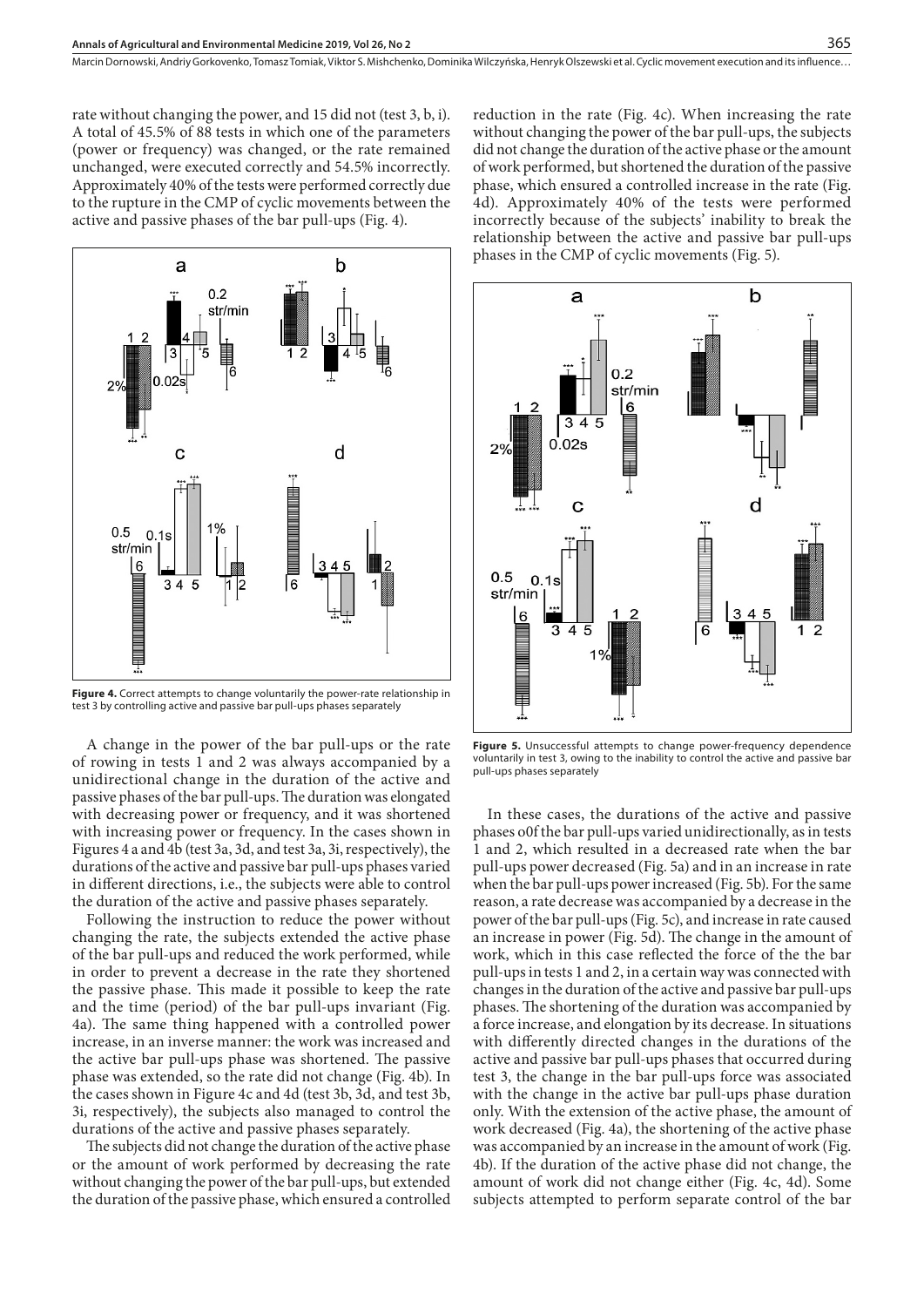pull-ups power and rate, breaking the relationship between the bar pull-ups force and the duration of its active phase in the CMP of cyclic motion. In this way, only 2% of the tests were performed correctly, all of which occurred during test 3a, stage d. While performing the bar pull-ups power– reducing task without changing the rate, the subjects reduced the power by diminishing the work performed and did not change the duration of the active or passive bar pull-ups phase, thus allowing them to maintain the rate unchanged (Fig. 6a).



Figure 6. Separate control occurrences of bar pull-ups work and active phase duration while attempting to change the power-frequency ratio voluntarily in test 3

In 3% of 3a (stage i) tests, the subjects increased the bar pull-ups power by amplifying the work performed without changing the duration of the active bar pull-ups phase, while prolonging the passive phase and reducing the rate (Fig. 6b). In 8% of 3b (stage d) tests, the subjects decreased the rowing rate by increasing the durations of the active and passive bar pull-ups phases, compensating for the bar pull-ups power decrease by elongating the active phase as performance increased.

Finally, the bar pull-ups power increased (Fig. 6c). In 4% of 3b (stage i) tests, the subjects increased the rowing rate by decreasing the duration of the passive bar pull-ups phase. While they kept the active phase duration unchanged, they could not properly control the bar pull-ups force, which led to a power increase in the bar pull-ups (Fig. 6d). In one 3a test (stage i), the subject, without changing the duration of the active phase, increased power by increasing the amount of work but reduced the duration of the passive phase, which increased the rate. In three more trials, the subjects could not increase the bar pull-ups power while keeping the rate unchanged. In one test, the subject could not reduce the power of the bar pull-ups without changing the rate.

### **DISCUSSION**

While rowing on the simulator Concept2 under the instructions of the experimenter, all subjects performed a stepped increase in the bar pull-ups power accompanied by a proportional increase in the rowing rate, or a stepped increase in the rate accompanied by a proportional increase in the power. These data are consistent with previously obtained results [3, 4, 5, 6, 8]. The power-frequency dependence was similar in both types of trial. However, a rowing rate increase led to decreased durations of the active and passive bar pullups phases [2] and, owing to the shortening of the active phase, to an increase in the power of the bar pull-ups, whereas there was no such evidence in the opposite frequency-power ratio, since the change in the frequency by 80% depended on a change in the duration of the passive bar pull-ups phase [8]. Bar pull-ups power *a priori* depends on the duration of the active bar pull-ups phase and force. It was demonstrated that these parameters were connected in the cyclic motion CMP. The shortening of the active phase was accompanied by an increase in the force of the bar pull-ups. The dependence of frequency on power was due to the rigid connection between active and passive phases of the bar pull-ups in the CMP of cyclic movements.

Despite the evident similarity in the above-mentioned dependencies on the power control (test 1) and rate control (test 2), the value of the bar pull-ups power at the same rate was always higher under power control than under rate control. This finding meant that the power-frequency dependence was not invariant, as assumed earlier [8], but relied on the method of its ascertainment. It was found that the differences in the values of the bar pull-ups power under the conditions of tests 1 and 2 were related to the ratio of the active and passive bar pull-ups phase durations. During rate control, the subjects, starting the rowing cycle from the active phase and generated power, the magnitude of which was not explicitly specified. Such circumstance allowed them to minimize energy costs by choosing the maximum possible duration of the active phase for the frequency specified by the experimenter and, accordingly, performing the minimum possible work. During power control, the subjects generated the power set by the experimenter; therefore, the duration of the active phase and work performed were determined. In this case, the frequency was not set explicitly, and the subjects could minimize it by choosing the maximum possible duration of the passive phase for a given duration of the active phase. The results obtained show that the bar pull-ups power at a given rate value was involuntarily minimized within 14% of the MPS. At the same time, an attempt to change the power/ frequency ratio within ±10% of the MPS and ±10% of the rowing rate voluntarily was fully achieved by only one of the 22 subjects; another was able to change the power/frequency ratio within ±10% of MPS, and a third changed it within ±10% of the rowing rate. Most of the subjects could change the power/frequency ratio voluntarily in just one part of the test; successful attempts at voluntary control were observed in 45.5% of the tests, and 54.5% of such attempts failed. This testifies to the considerable difficulties of voluntary intrusion into the cyclic motion CMP. In 40% of correctly performed tests, the subjects were able to break the connection between the duration of the active and passive phases. Whereas the decrease in active phase duration in tests 1 and 2 was always accompanied by a decrease in the duration of the passive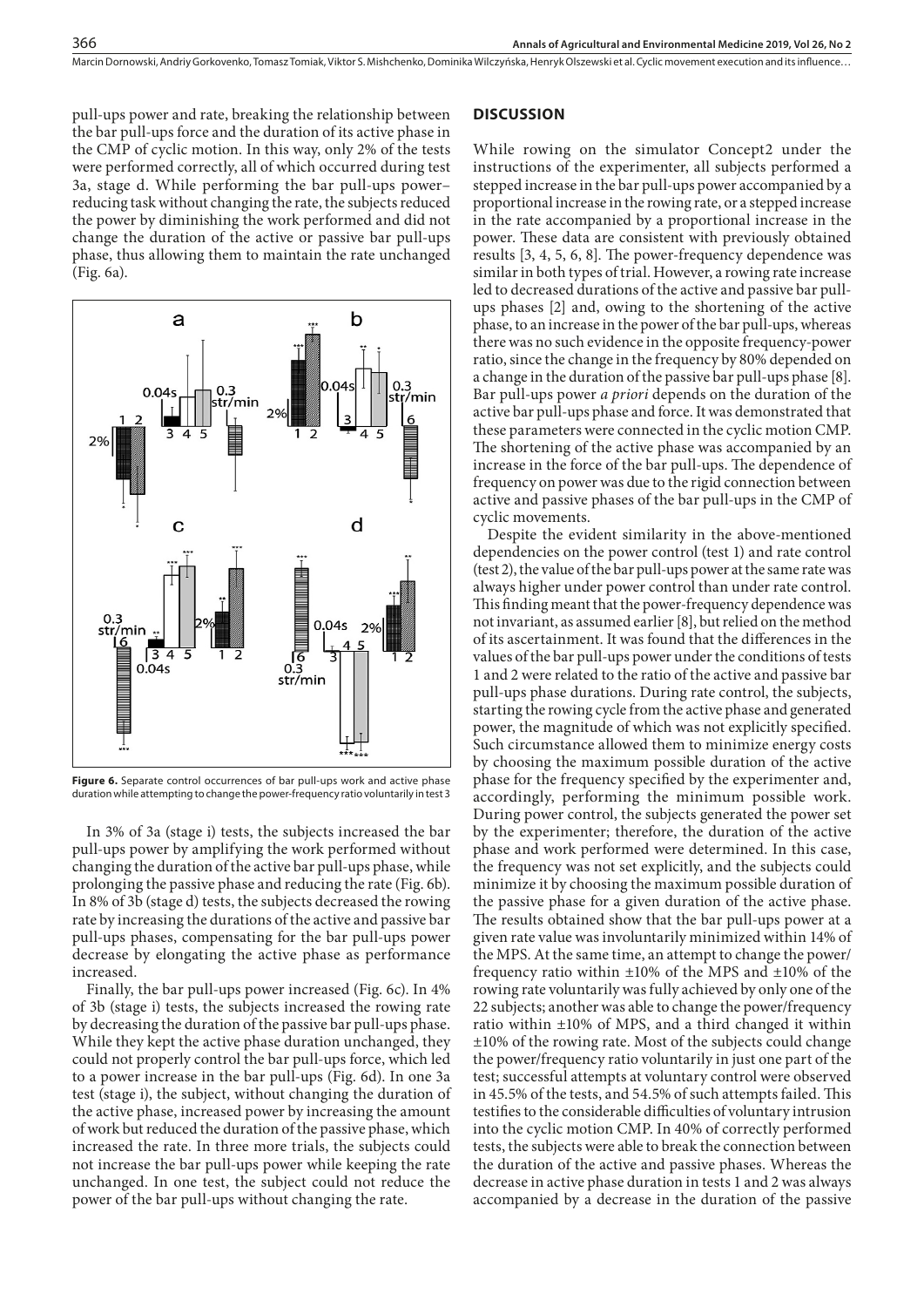phase, a voluntary reduction or increase in the bar pullups power during maintenance of the constant rate was accompanied by opposite changes in the durations of the bar pull-ups phases. During the rowing rate voluntary decrease or increase at a constant bar pull-ups power, the duration of the passive phase decreased and increased accordingly, but the duration of the active phase did not change, which again confirmed the predominant connection of the bar pull-ups power with the parameters of the active bar pull-ups phase and the rowing rate with the parameters of the passive phase.

Approximately 40% of the tests were unsuccessful because the subjects could not break the relationship between the parameters of the active and passive bar pull-ups phases in the cyclic movement CMP. In these cases, as shown in tests 1 and 2, controlled power or rate reduction was accompanied by a combined prolongation of both bar pull-ups phases, and a controlled increase in power or rate led to their shortening. In tests 1 and 2 and in 80% of the test 3 attempts (successful and unsuccessful), the work change, which was considered as the equivalent of the bar pull-ups force, was associated with changes in the duration of the active bar pull-ups phase. This was highlighted in cases where the parameters of the active and passive phases changed in opposite ways. This result is in good agreement with earlier data [2, 8] and confirms the assumption that the involuntary power-rate dependence was the result of the interdependent link between the parameters of the bar pull-ups force and the durations of the active and passive phases in CMP of cyclic movements. In 20% of test 3 attempts, the subjects broke the connection between the bar pull-ups force and active phase duration. The break of this connection led to the correct execution of the test in only one case.

It is interesting to compare the presented results with studies of other locomotive cyclic movements – walking and swimming. There are synphase and antiphase locomotor movements (SLM and ALM, respectively), in which the former, the left and right sides of the body move in phase and mirror each other. Examples of such movements include rowing, breast bar pull-ups and butterfly bar pull-ups. Examples of ALM are walking, front crawl and back bar pull-ups. One paper that studied walking drew a number of conclusions that coincide with those presented [9] in that walking is an extremely individual form of locomotion, both in kinematics, dynamics, kinetics and EMG of muscle activity, in which either flexor or extensor muscles can dominate. Additionally, the paper noted that inter-individual differences in walking motor control cannot be distinguished by studying standard walking modes, such as step speed and number. In the presented case, no serious differences in the kinematics or kinetics of individual bar pull-ups were noted during simulation of standard 2,000 m distance. The interindividual differences in motor control were detected only during 'non-standard' tests, when the subjects had to control the rowing rate and power simultaneously.

Based on the walking study and the presented results, it can be assumed that whole-body cyclic movements are regulated by a cascade of central rhythm generators, each of which controls the movements of only a certain segment or extremity. General coordination is carried out on central motor command from the higher structures of central nervous system, in particular from the motor cortex [9]. In ontogenesis, walking is no doubt formed very early, while rowing is trained much later. It is possible that other complex cyclic locomotive movements also involve walking-control mechanisms.

367

The essential difference between rowing and walking is the fact that a rower moves the left and right sides of the body isodirectionally, whereas a walker moves both sides in phase opposition. This may have certain consequences for the differences in motor control of these two types of locomotion. The CNS may regulate many walking parameters independently of each other [10]. This conclusion was made on the basis of walking on a treadmill in which the movement speed of the right and left legs differed [11]. It was also concluded that the mechanisms of movement control are separate for the left and right legs, however, at the same time, there is evidence that locomotor activity of the left and right lower limbs is formed by the same neural mechanisms [12]. The contradiction with the above cited article can be eliminated by assuming that there may be mechanisms for the individual control of each leg, as well as for coordination with each other. The presented results indirectly confirm this supposition. It is necessary for SLM, such as rowing, to have some "parallelization" and synchronization of mechanisms, controlling the right and left limbs separately. In this case, the role of common mechanisms increases. The heightened role of such common mechanisms perhaps explains the problems encountered while performing the 'non-standard' task of the collaborative control of the rowing rate and power, when CNS is forced to control the duration of the active and passive bar pull-ups phases separately. As mentioned before, only one subject accomplished this task correctly.

Comparison of the presented results with the swimming motor control study is slightly more complicated. Due to the methodological difficulties in recording the mechanograms and EMG of the corresponding muscles, there are not many studies in this field. In addition, most studies are devoted to the front crawl style of swimming [13], which refers to the ALM type resembling walking. Therefore, the motor control might be similar between front crawl swimming and walking [13]. Earlier studies showed that front crawl swimming EMG is less differentiated than that of walking [14].

In connection with the above, it is especially interesting to compare the presented results with those obtained in a study of an SLM, an example of which is breast bar pull-ups swimming [15]. In this study, it was proposed that the swimmers reproduce certain patterns of synchronization between the movements of the arms and legs. The corresponding phase relationship was controlled with feedback sound signals. It was found that the most convenient swimming mode was when the arms and legs moved in the opposite phase with a 180 degree phase difference between them, which was close to the natural coordination of the upper and lower extremities without feedback signals. Performing swimming at other values of the phase difference, especially at 90 degrees, was challenging for the subjects. The study concluded that this complexity arose as a result of the possible features of the neural control, as well as of the differences in the anthropometric and dynamic characteristics of the subjects' body segments and limbs. A similar difficulty during 'nonstandard' tasks was also observed in the current experiments.

There were no significant differences between results achieved between the participants from rural and urban areas, which was also of interest to the authors of this study. Rural participants achieved higher results in averaged value of seven maximally powerful bar pull-ups performed from